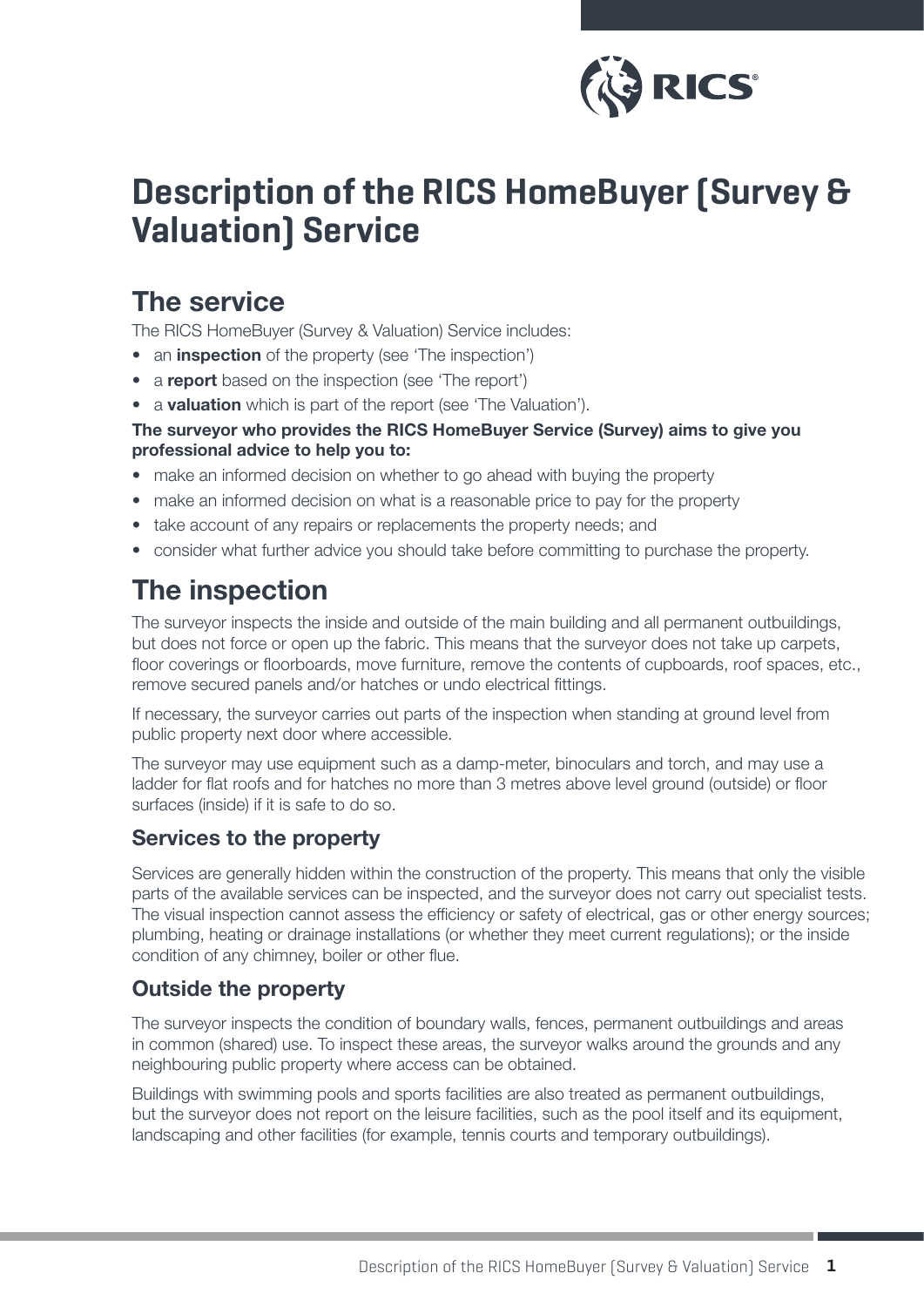## **Flats**

When inspecting flats, the surveyor assesses the general condition of outside surfaces of the building, as well as its access areas (for example, shared hallways and staircases). The surveyor inspects roof spaces only if they are accessible from within the property. The surveyor does not inspect drains, lifts, fire alarms and security systems.

#### Dangerous materials, contamination and environmental issues

The surveyor does not make any enquiries about contamination or other environmental dangers. However, if the surveyor suspects a problem, he or she should recommend a further investigation.

The surveyor may assume that no harmful or dangerous materials have been used in the construction, and does not have a duty to justify making this assumption. However, if the inspection shows that these materials have been used, the surveyor must report this and ask for further instructions.

The surveyor does not carry out an asbestos inspection and does not act as an asbestos inspector when inspecting properties that may fall within the Control of Asbestos Regulations 2012. With flats, the surveyor assumes that there is a 'dutyholder' (as defined in the regulations), and that in place are an asbestos register and an effective management plan which does not present a significant risk to health or need any immediate payment. The surveyor does not consult the dutyholder.

## The report

The surveyor produces a report of the inspection for you to use, but cannot accept any liability if it is used by anyone else. If you decide not to act on the advice in the report, you do this at your own risk. The report focuses on matters that, in the surveyor's opinion, may affect the value of the property if they are not addressed.

#### The report is in a standard format and includes the following sections.

- A Introduction to the report
- B About the inspection
- C Overall opinion and summary of the condition ratings
- D About the property
- E Outside the property
- F Inside the property
- G Services
- H Grounds (including shared areas for flats)
- I Issues for your legal advisers
- J Risks
- K Valuation
- L Surveyor's declaration

What to do now

Description of the RICS HomeBuyer (Survey & Valuation) Service Typical house diagram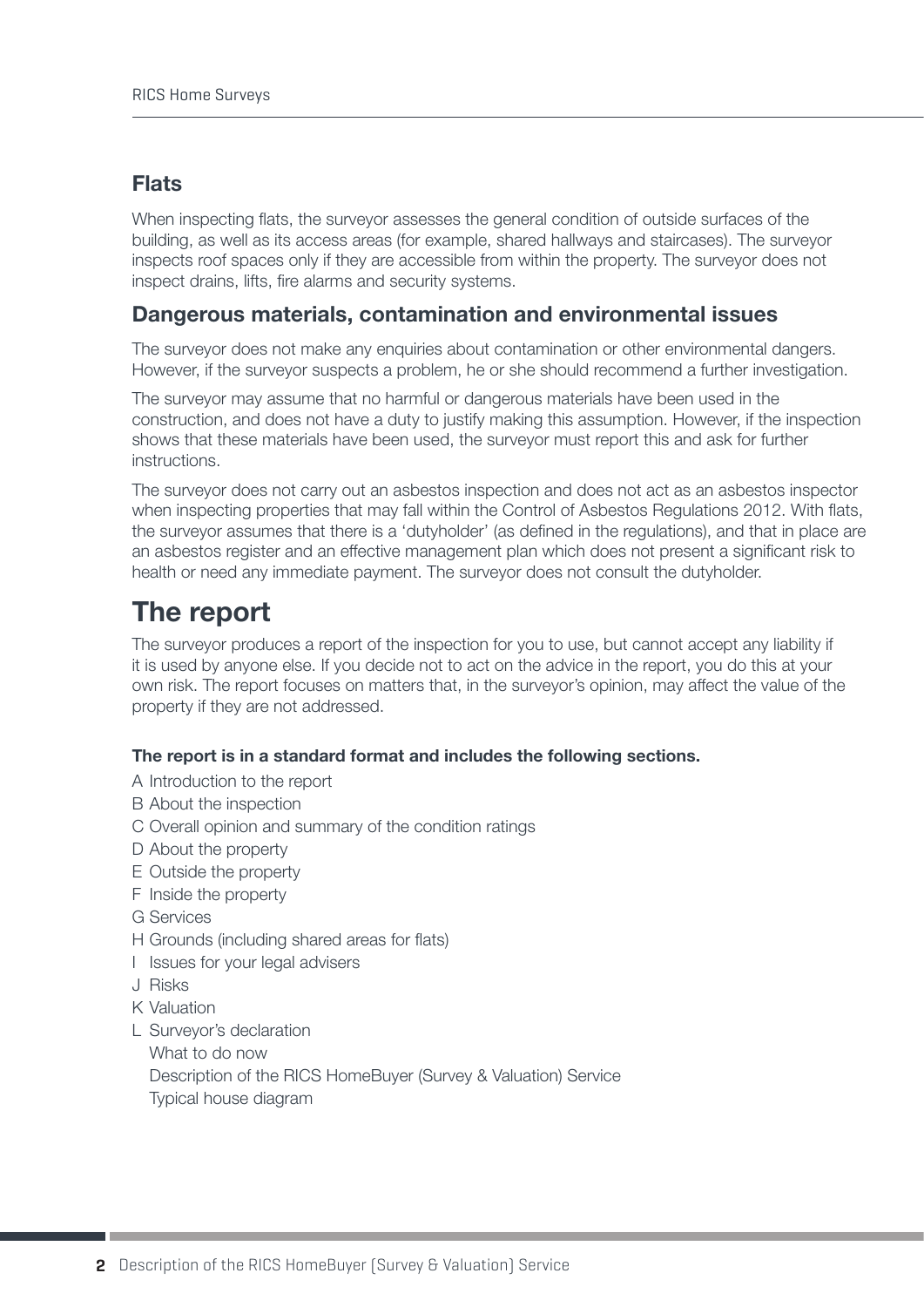

## Condition ratings

The surveyor gives condition ratings to the main parts (the 'elements') of the main building, garage and some outside elements. The condition ratings are described as follows.

Condition rating 3 – defects that are serious and/or need to be repaired, replaced or investigated urgently.

**Condition rating 2** – defects that need repairing or replacing but are not considered to be either serious or urgent. The property must be maintained in the normal way.

**Condition rating 1** – no repair is currently needed. The property must be maintained in the normal way.

NI – not inspected.

The surveyor notes in the report if it was not possible to check any parts of the property that the inspection would normally cover. If the surveyor is concerned about these parts, the report tells you about any further investigations that are needed.

The surveyor does not report on the cost of any work to put right defects or make recommendations on how these repairs should be carried out. However, there is general advice in the 'What to do now' section at the end of the report.

### **Energy**

The surveyor has not prepared the Energy Performance Certificate (EPC) as part of the RICS HomeBuyer Service for the property. If the surveyor has seen the current EPC, he or she will present the energy-efficiency and environmental impact ratings in this report. The surveyor does not check the ratings and cannot comment on their accuracy.

### Issues for legal advisers

The surveyor does not act as 'the legal adviser' and does not comment on any legal documents. If, during the inspection, the surveyor identifies issues that your legal advisers may need to investigate further, the surveyor may refer to these in the report (for example, check whether there is a warranty covering replacement windows).

This report has been prepared by a surveyor ('the Individual Surveyor') merely in his or her capacity as an employee or agent of a firm or company or other business entity ('the Company'). The report is the product of the Company, not of the Individual Surveyor. All of the statements and opinions contained in this report are expressed entirely on behalf of the Company, which accepts sole responsibility for these. For his or her part, the Individual Surveyor assumes no personal financial responsibility or liability in respect of the report and no reliance or inference to the contrary should be drawn.

In the case of sole practitioners, the surveyor may sign the report in his or her own name unless the surveyor operates as a sole trader limited liability company.

Nothing in this report excludes or limits liability for death or personal injury (including disease and impairment of mental condition) resulting from negligence.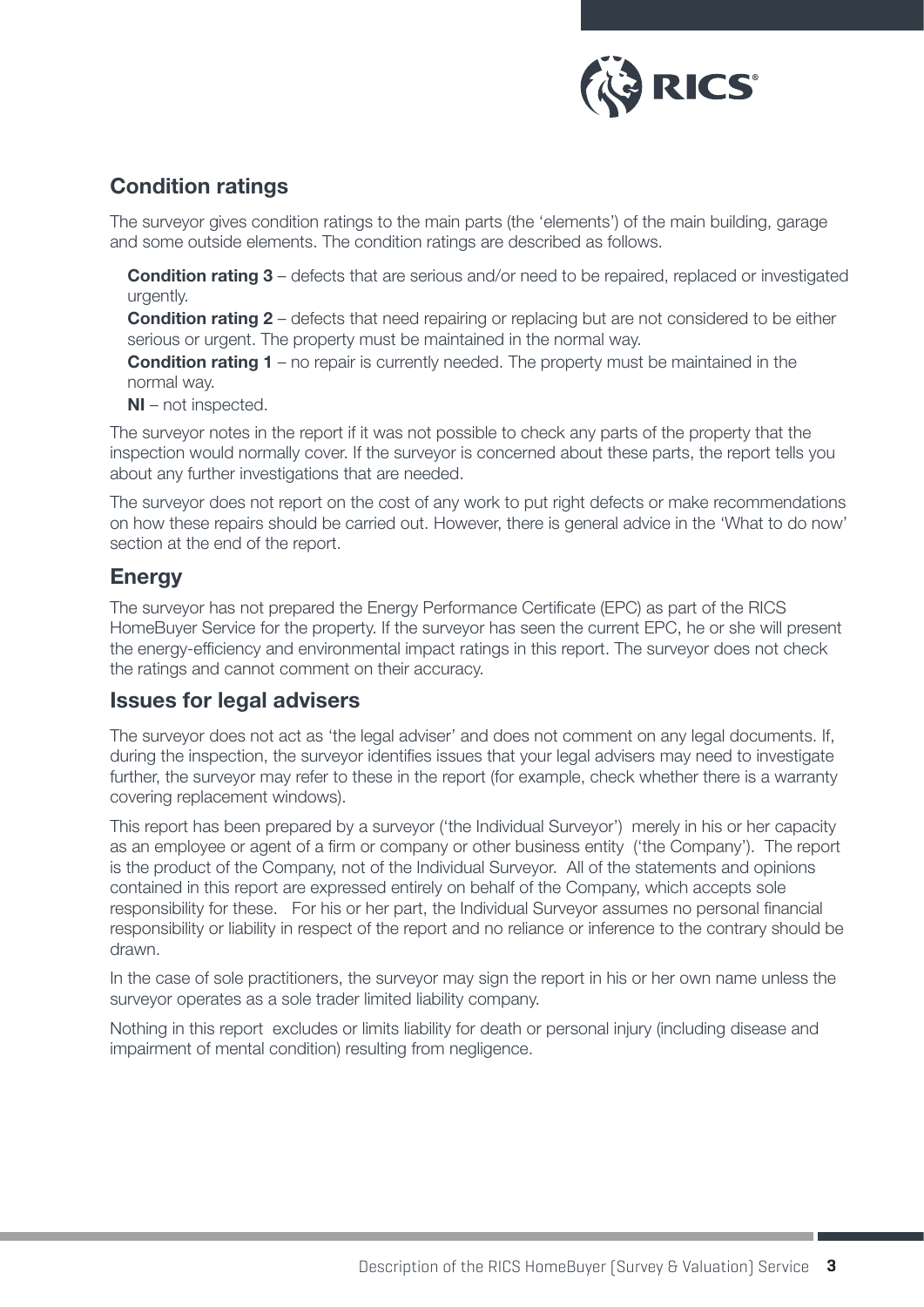### **Risks**

This section summarises defects and issues that present a risk to the building or grounds, or a safety risk to people. These may have been reported and condition rated against more than one part of the property or may be of a more general nature, having existed for some time and which cannot reasonably be changed.

If the property is leasehold, the surveyor gives you general advice and details of questions you should ask your legal advisers.

#### The valuation

The surveyor gives an opinion on both the market value of the property and the reinstatement cost at the time of the inspection (see the 'Reinstatement cost' section).

#### Market value

'Market value' is the estimated amount for which an asset or liability should exchange on the valuation date between a willing buyer and a willing seller in an arm's length transaction, after proper marketing wherein the parties had each acted knowledgeably, prudently and without compulsion'

When deciding on the market value, the surveyor also makes the following assumptions.

#### The materials, construction, services, fixtures and fittings, and so on

The surveyor assumes that:

- an inspection of those parts that have not yet been inspected would not identify significant defects
- no dangerous or damaging materials or building techniques have been used in the property
- there is no contamination in or from the ground, and the ground has not been used as landfill
- the property is connected to, and has the right to use, the mains services mentioned in the report and
- the valuation does not take account of any furnishings, removable fittings and sales incentives of any description.

#### Legal matters

The surveyor assumes that:

- the property is sold with 'vacant possession' (your legal advisers can give you more information on this term)
- the condition of the property, or the purpose that the property is or will be used for, does not break any laws
- no particularly troublesome or unusual restrictions apply to the property, that the property is not affected by problems which would be revealed by the usual legal enquiries and that all necessary planning and Building Regulations permissions (including permission to make alterations) have been obtained and any works undertaken comply with such permissions; and
- the property has the right to use the mains services on normal terms, and that the sewers, mains services and roads giving access to the property have been 'adopted' (that is, they are under local-authority, not private, control).

The surveyor reports any more assumptions that have been made or found not to apply. If the property is leasehold, the general advice referred to earlier explains what other assumptions the surveyor has made.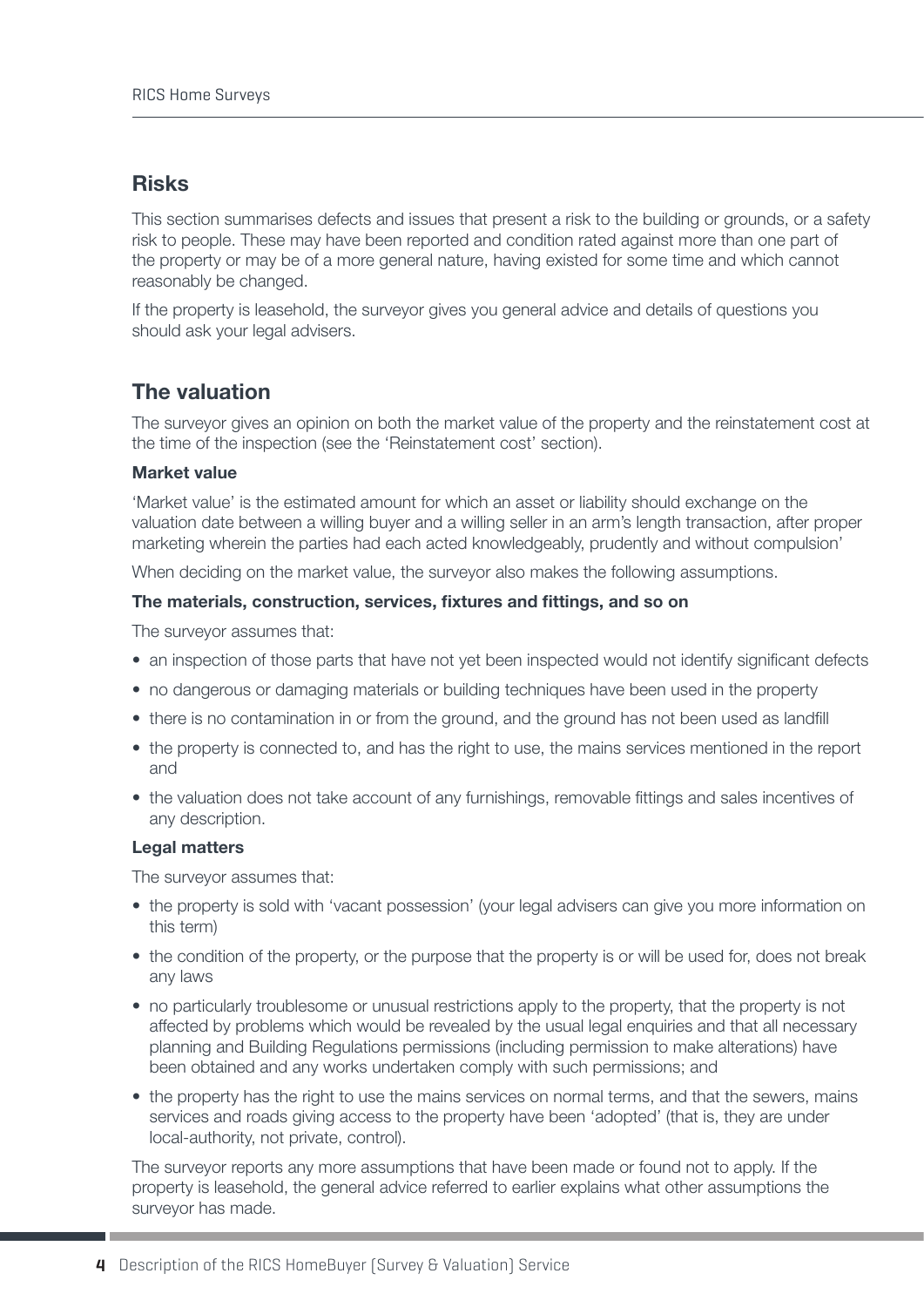

#### Reinstatement cost

Reinstatement cost is the cost of rebuilding an average home of the type and style inspected to its existing standard using modern materials and techniques and in line with current Building Regulations and other legal requirements.

This includes the cost of rebuilding any garage, boundary or retaining walls and permanent outbuildings, and clearing the site. It also includes professional fees, but does not include VAT (except on fees).

The reinstatement cost helps you decide on the amount of buildings insurance cover you will need for the property.

## Standard terms of engagement

- **1 The service** the surveyor provides the standard RICS HomeBuyer (Survey & Valuation) Service ('the service') described in the 'Description of the RICS HomeBuyer (Survey & Valuation) Service', unless you and the surveyor agree in writing before the inspection that the surveyor will provide extra services. Any extra service will require separate terms of engagement to be entered into with the surveyor. Examples of extra services include:
	- costing of repairs
	- schedules of works
	- supervision of works
	- re-inspection
	- detailed specific issue reports; and
	- market valuation (after repairs).
- **2 The surveyor** the service is to be provided by an AssocRICS, MRICS or FRICS member of the Royal Institution of Chartered Surveyors, who has the skills, knowledge and experience to survey, value and report on the property and is a member of the RICS Valuer Registration Scheme.
- **3 Before the inspection** you tell the surveyor if there is already an agreed or proposed price for the property and if you have any particular concerns (such as plans for extension) about the property.
- **4 Terms of payment**  $-$  you agree to pay the surveyor's fee and any other charges agreed in writing.
- 5 Cancelling this contract nothing in this clause 5 shall operate to exclude, limit or otherwise affect your rights to cancel under the Consumer Contracts (Information, Cancellation and Additional Charges) Regulations 2013 or the Consumer Rights Act 2015, or under any such other legislation as may from time to time be applicable. Entirely without prejudice to any other rights that you may have under any applicable legislation, you are entitled to cancel this contract in writing by giving notice to the surveyor's office at any time before the day of the inspection, and in any event within fourteen days of entering into this contract. Please note that where you have specifically requested that the surveyor provides services to you within fourteen days of entering into the contract, you will be responsible for fees and charges incurred by the surveyor up until the date of cancellation.

**6 Liability** – the report is provided for your use, and the surveyor cannot accept responsibility if it is used, or relied upon, by anyone else.